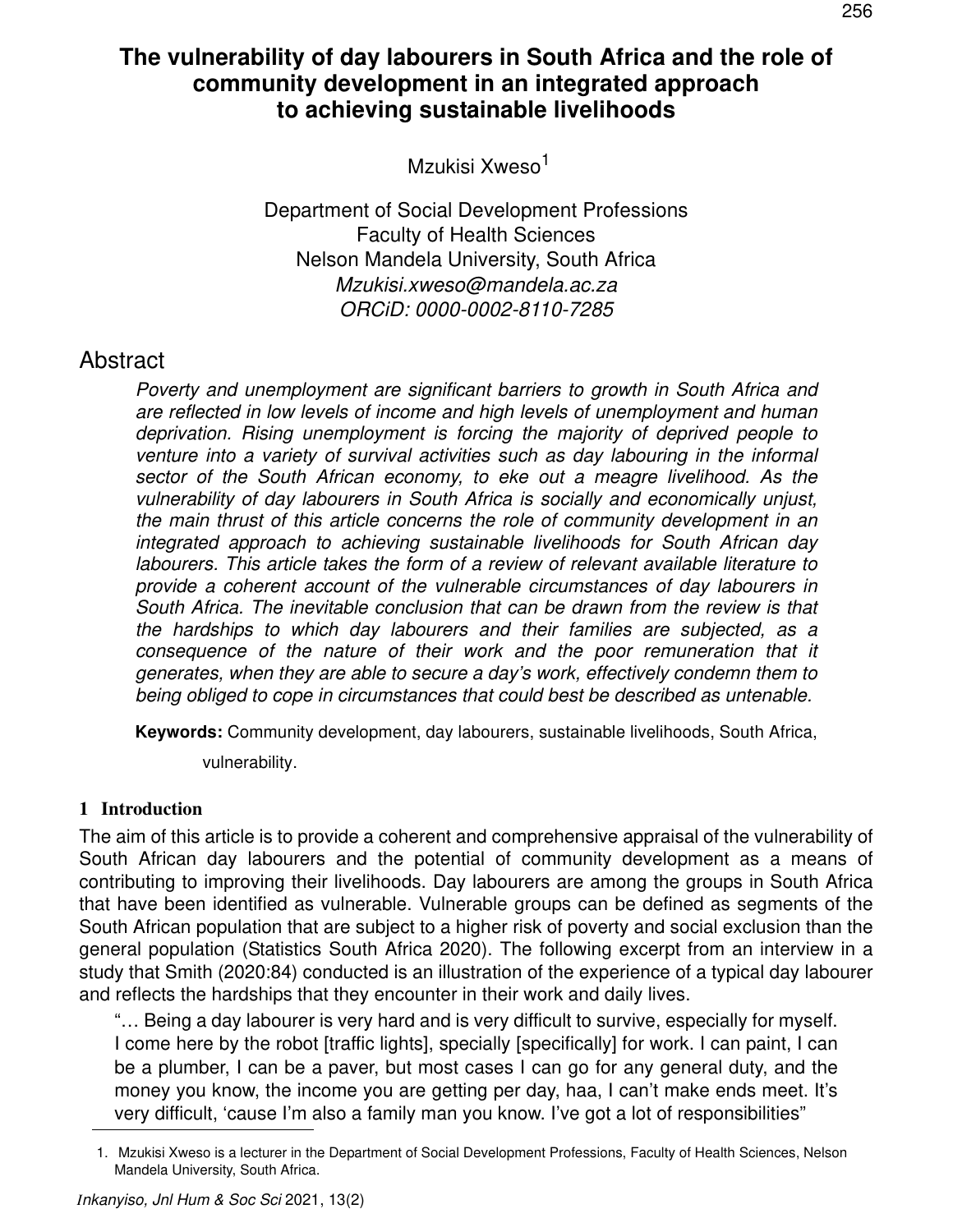The response of this day labourer to a question reveals the extremely arduous circumstances under which he struggles to earn sufficient money to afford even basic necessities. Schenck and Blaauw (2018:1) characterise day labourers as unemployed people, mostly men, who try to earn an income by selling their labour and skills at locations such as roadside labour markets or traffic intersections. The emergence of the day labour<sup>1</sup> market in South Africa is an indication that levels of unemployment are rising significantly (Xweso, Schenck & Blaauw 2021). Reasons for the phenomenon of day labourers in the informal economy of South Africa include the residual effects of decades of apartheid and the persistent, widespread poverty that more than two decades of democracy have failed to eradicate. The era of formal apartheid was a development of British colonial rule that had promulgated legislation to drive young black males from their rural lands and oblige them to seek employment on the mines or commercial farms. It was a structured system, whose laws such as job reservation deprived the majority of black South Africans of economic freedom. In the aftermath of apartheid, South Africa was left encumbered with vast inequalities among the race groups of which its population is comprised (Francis & Webster 2020). Although the post-apartheid South African government has subsequently implemented overarching micro-economic policies to combat poverty and unemployment (Francis & Webster, 2020; Xweso *et al*. 2021), there is little evidence to suggest that any of the initiatives have been successful. South Africa continues to be plagued by high levels of unemployment, with the official rate of unemployment being estimated at a staggering 34.4 percent (Stats SA 2021).

Owing to the ever-rising levels of unemployment in South Africa, the likelihood of securing employment, in either the formal or informal sectors, is exceptionally low for many at present (Alfers *et al*. 2018). As a direct consequence, increasing numbers of people venture into informal sector activities such as day labouring, as a means of employment to generate subsistence-level livelihoods. According to Blaauw (2017), the informal economy in South Africa provides opportunities for employment to the unemployed and offers an alternative and, often, a long-term means of survival to thousands of people who cannot find formal employment. Cichello and Rogan (2018) contend that informal employment in South Africa contributes significantly to alleviating poverty.

The day labour phenomenon in South Africa provides a clear example of the precarious nature of working in the informal sector, which is frequently characterised by low wages, casual labour, poor working conditions and short-term contracts (Etim & Daramola 2020; Blaauw 2017; Mahadea & Zogli 2018). The problems that day labourers in South Africa encounter often stem from the unregulated nature of their work (Xweso *et al*. 2021). The circumstances of day labourers in South Africa can be best understood in the specific contexts in which they seek employment and against their shared socioeconomic history (Schenck & Nell 2009). The findings of studies that Malinga (2015), Xweso (2019) and Mapandere (2019) have conducted in different provinces of South Africa reveal that day labourers are effectively precluded from obtaining formal employment by low levels of educational attainment. Owing to the unregulated nature of their work, day labourers are often required to perform strenuous, difficult, dangerous and poorly paid tasks (Blaauw, Pretorius, Louw & Schenck 2007; Blaauw 2010; Smith 2020). The family ties and social networks of day labourers are often subjected to substantial strain, owing to the precarious nature of their work and the frequent need to relocate to seek employment, often leaving their families behind (Xweso 2019). Other privations to which they and their families are frequently exposed include food insecurity (Blaauw 2010). On the basis of all of these findings and the exacerbating effect that the Covid-19 pandemic has had on the plight of day labourers, the following research question was formulated: *In which respects are day labourers in South Africa*

<sup>1.</sup> The emergence of the day labour phenomenon in South Africa accords with the trend of increased levels of casualisation in the labour force.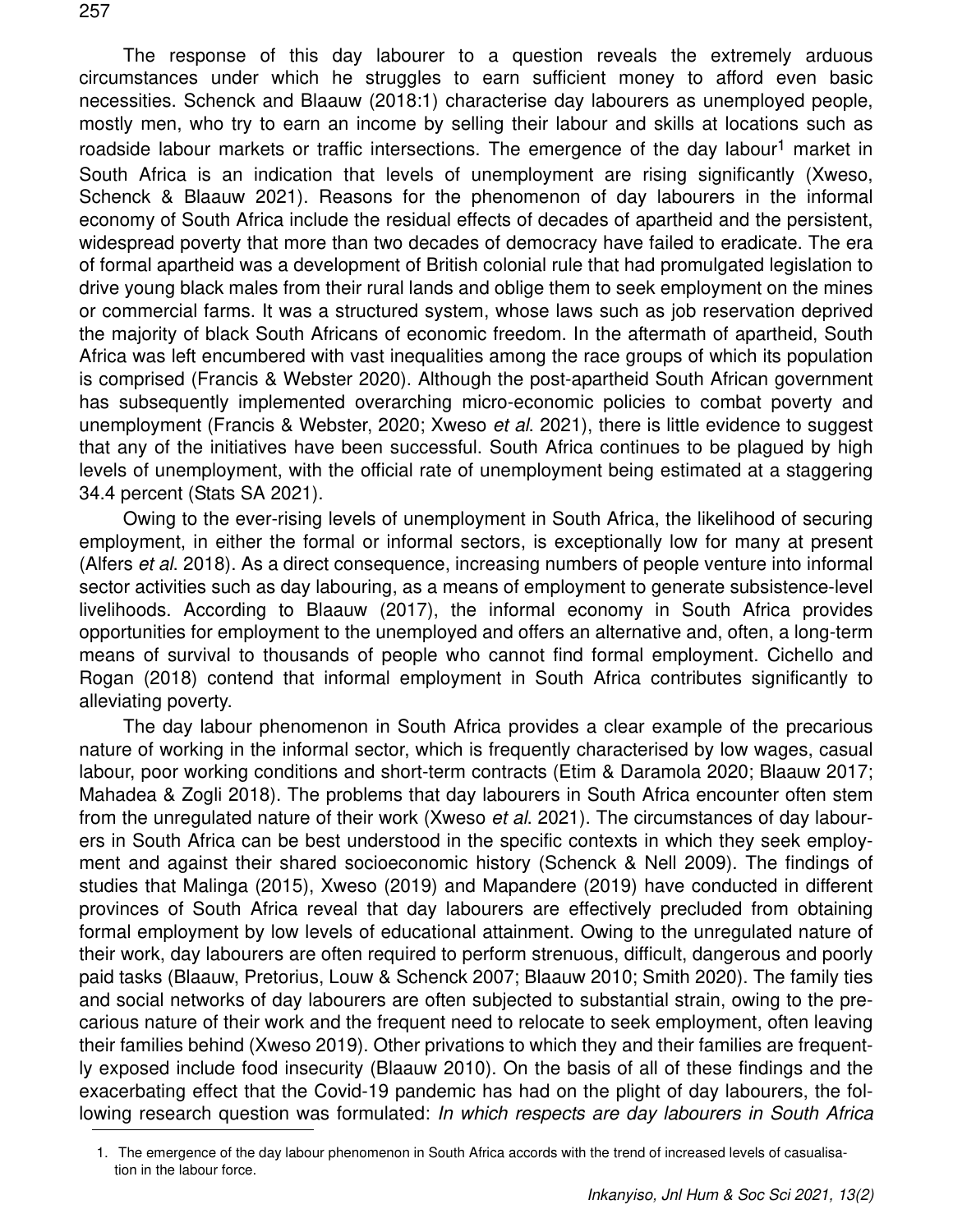*particularly vulnerable and what is the role that community development can play to increase the sustainability of their livelihoods?*

### Research methodology

The literature review entailed gathering data by analysing and reviewing studies and other relevant literature pertaining to the day labour phenomenon in South Africa, to answer the research question. The Research Scholar academic database was employed to obtain access to data that had been compiled during the previous 20 years, by using the keywords, 'day labourers', 'informal economy', 'vulnerability', 'community development' and 'South Africa'. Although there was an extensive amount of literature concerning the day labour phenomenon in South Africa, there appeared to be no literature that reflected the work of practitioners and researchers in the field of community development in endeavours to increase the sustainability of day labourers in South Africa. Accordingly, this study represents a pilot foray into assessing the potential of community development as a means of responding to the plight of day labourers in South Africa. The observations that the literature review yielded pertaining to the senses in which day labourers could be considered to be highly vulnerable are discussed in the sections that follow.

This article has three components. First, it provides a coherent account of the circumstances of day labourers in South Africa. The second component consists of recommendations that are framed within the aims and objectives of community development to enable people who are day labourers by default to develop sustainable livelihoods, while the third is devoted to an appraisal of the conclusions that were drawn from the study and its broader implications.

### The vulnerability of day labourers in South Africa

The hardships that are experienced by day labourers throughout South Africa and other countries in which the phenomenon is found, stem largely from the informal nature of their relationships with employers and a lack of regulation and legal protection. Although day labour is often denigrated, it remains a source of income for those who lack access to other forms of employment. This section of the article summarises the respects in which the relevant available literature characterises day labourers in South Africa as being vulnerable.

### Day labour and poverty

South Africa has a long history of poverty, with no apparent end in sight, as the economy of the country continues to stagnate. According to Francis and Webster (2020), poverty in South Africa inflicts damage on the lives of the people who have no choice but to endure it, as it is a manifestation of the significant inequalities that are still prevalent in post-apartheid South Africa. Although official statistics list children,17 years of age and younger, blacks, females, inhabitants of rural areas and the provinces of the Eastern Cape and Limpopo and those who have received little or no formal education as being among the demographic groups that are most severely adversely affected by poverty (Stats SA 2018), day labourers constitute another poverty-stricken group. Table 1 summarises the amounts of money that are required to meet the minimum requirements of three specific poverty lines, which are also known as poverty thresholds, poverty limits or the breadline that are used in South Africa to determine the minimum income that is deemed to be adequate. It was abundantly evident from the literature review that day labourers struggle to earn the minimum amount for each poverty line to support themselves and their families.

**Table 1** National poverty lines in South Africa for 2019 (per person per month in Rand)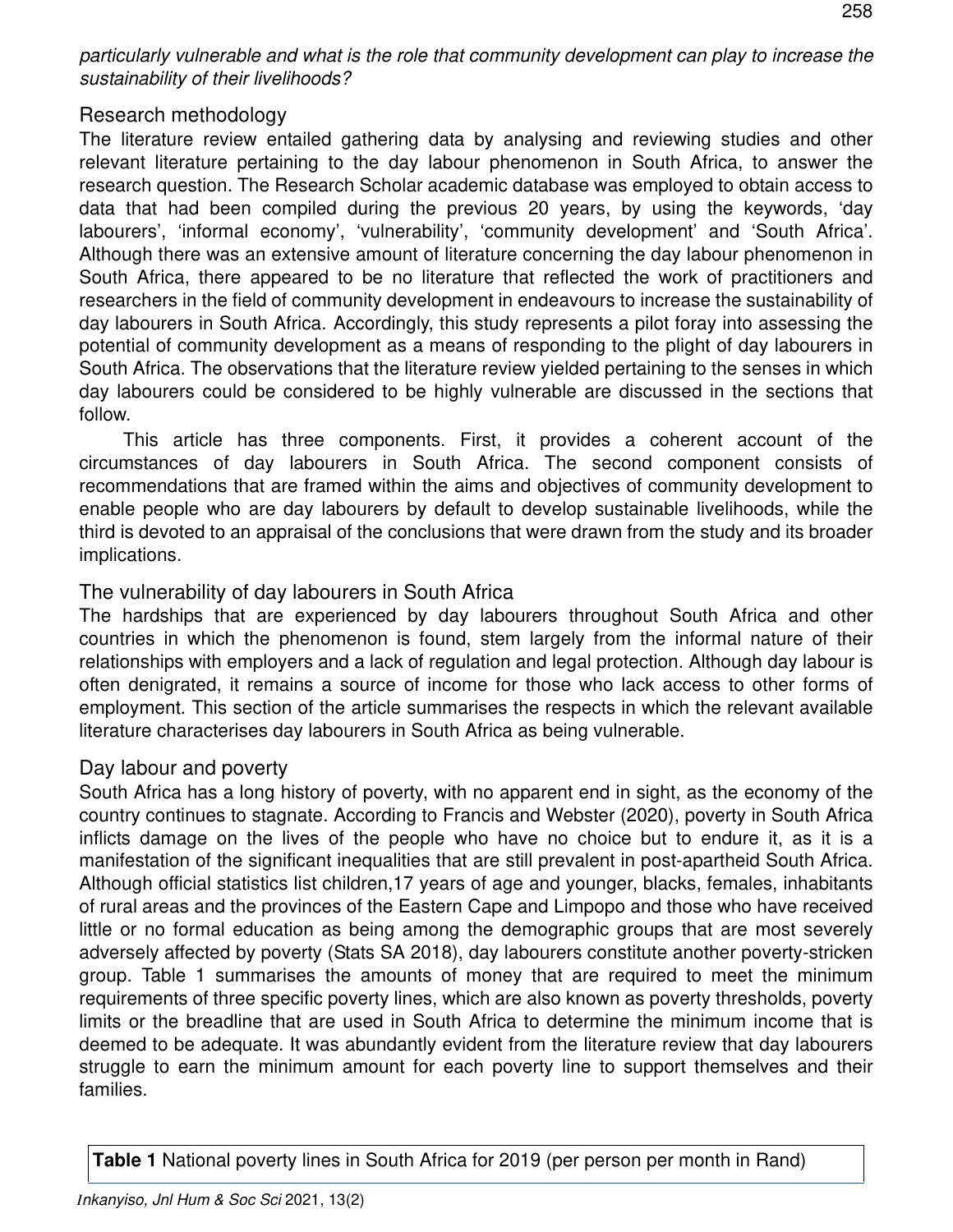| Poverty line                         | Description                          |                               |
|--------------------------------------|--------------------------------------|-------------------------------|
|                                      |                                      | Amount per person per month   |
|                                      | This term refers to the amount of    |                               |
|                                      | money that an individual person      |                               |
|                                      | would need to afford the minimum     |                               |
| Food poverty line                    | required daily energy intake.        | R561.00 per person per month. |
|                                      | This term refers to the food poverty |                               |
|                                      | line, plus the average amount spent  |                               |
|                                      | on non-food items by households      |                               |
| Lower-bound poverty                  | whose total expenditure is equal to  |                               |
| line                                 | that of the food poverty line.       | R810.00 per person per month. |
|                                      | This term refers to the food poverty |                               |
|                                      | line, plus the average amount spent  |                               |
|                                      | on non-food items by households      |                               |
| Upper-bound poverty                  | whose expenditure on food is equal   | R1 227.00 per person per      |
| line                                 | to that of the food poverty line.    | month.                        |
| Source: Adapted from Stats SA (2019) |                                      |                               |

The findings of a study that Blaauw, Pretorius and Schenck (2016) conducted in Tshwane in South Africa from 2004 to 2015 revealed that poverty was becoming increasingly pervasive among day labourers. The 2004 survey revealed that from 79 to 96 percent of the day labourers in their research sample, depending on the poverty line that was used but irrespective of nationality, earned incomes that positioned them and their dependents below the poverty line. In addition, the findings of a study that Mapendere *et al.* (2019) conducted in Cape Town in South Africa concerning the risks to which day labourers were exposed and the resilience that they displayed, revealed that fluctuations in their earnings frequently placed them even below the upper-bound food line. Mapandere *et al.* (2019) found that the day labourers in their sample who did not earn sufficient income by the end of each month were subject to severe stress, as they feared that their families would face the consequences. The findings of a recent study that Smith (2020) carried out in Embekweni in South Africa revealed that 46.5 percent of the respondents earned an income of from R0.00 to R999.00 a month, less than the upper-bound poverty line. The overarching conclusion is that although the plight of South African day labourers is dire in the extreme, global shocks such as the COVID-19 pandemic have exacerbated their circumstances still further (Mutandiro 2020; Xweso *et al.* 2021).

Increased educational attainment as a means of securing employment

Levels of educational attainment provide a significant indicator of the development of human capital and can also provide a viable means of escaping extreme poverty. It was evident from the studies that were consulted that levels of educational attainment among South African day labourers are generally minimal and that relevant comparisons with those of day labourers in other countries placed South African day labourers firmly in the lower tier. The findings of the national study that Blaauw (2010) conducted in South Africa from 2007 to 2008, in which the levels of educational attainment of day labourers were compared with those of workers in the informal economy as a whole, are depicted graphically in the bar graph in Figure 1.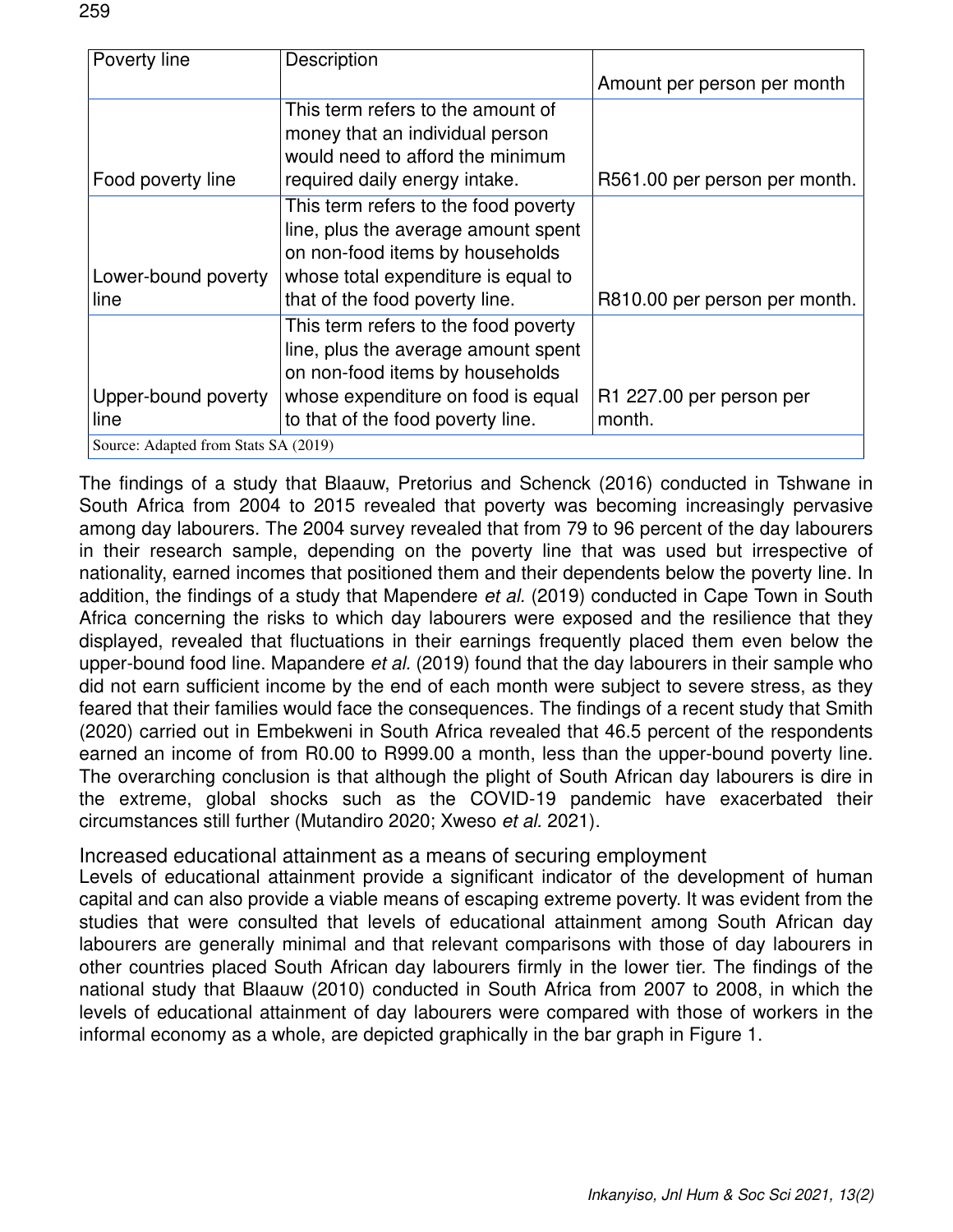

**Figure 1.** The educational profile of day labourers in South Africa, 2007 Source: Blaauw (2010)

As can be seen in Figure 1, no discernible differences were found between the levels of educational attainment of day labourers and workers in the broader informal economy. The graph reveals that while 6 percent of the day labourers had received no schooling, approximately 20 percent had received some primary schooling and only 14.8 percent had completed their secondary schooling. These findings have grim implications for their ability to secure permanent employment in the formal sector of the labour market (Blaauw 2010). The findings of Xweso *et al.* (2020) also suggest that the low levels of educational attainment among the day labourers in their research sample inevitably made the likelihood of finding employment in the formal sector remote in an economy that is characterised by high rates of unemployment. The findings of Blaauw (2010) that are depicted in Figure 1 are similar to those of a survey that Mapandere *et al.* (2019) conducted among day labourers in Cape Town, which revealed that only 16.8 percent of the 24 day labourers who were interviewed had completed secondary school. By contrast, some of the interviewees indicated that although they had tertiary qualifications, they were obliged to work as day labourers owing to a lack of other opportunities for employment in the formal and informal sectors.

Blaauw (2010) made a comparative study of foreign and South African day labourers and found that the educational attainment profile of foreign-born day labourers was significantly higher than that of their South African counterparts. Although only 0.6 percent of the South African-born day labourers had obtained a tertiary qualification, the figure was slightly less than 8.5 percent among the foreign day labourers. A finding of a study that Blaauw, Schenck, Pretorius and Schoeman (2017) conducted concerning the experiences of Zimbabwean migrants in South Africa revealed that Zimbabwean day labourers had generally relatively high levels of educational attainment, which corroborates the findings of other studies (Bloch 2008; Makina 2007). In the research sample of Blaauw *et al*. (2017), 50.99 percent had completed secondary school and 11.83 percent had completed a tertiary qualification. The findings of the study that Xweso (2019) conducted in East London in South Africa were significantly different, as only 8.40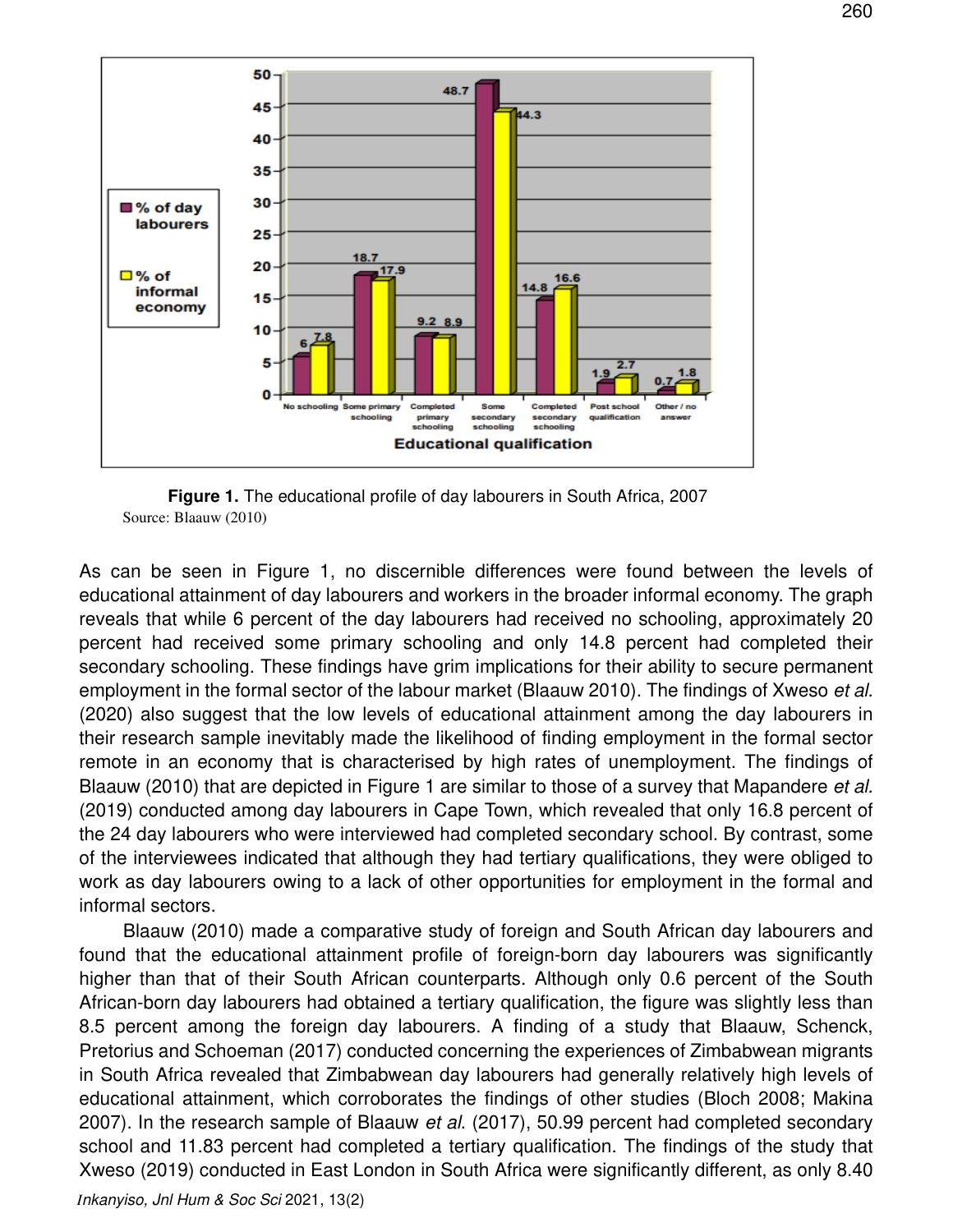percent of the 130 day labourers who were interviewed had completed Grade 8, only 4.66 percent had completed secondary school and only one had obtained a tertiary qualification.

Both Xweso (2019) and Mapandere (2019) concluded that the most common reasons for day labourers in South Africa not completing their schooling included a lack of financial support, being forced to leave school to herd cattle, being obliged to support younger siblings after the death of parents and being discouraged by severe disruptions in their families. Xweso (2019) also concluded that the relative ease with which the day labour market could be entered encouraged day labourers to try to earn subsistence wages, thereby exposing them to the precarious existence that is often the fate of the severely marginalised.

### Dislocated family lives of day labourers

The frequently dislocated family lives of day labourers in South Africa (Xweso *et al*. 2020) extend the long history of dislocated families in South Africa, as a consequence of forced migration and the segregation of the homelands and traditionally white communities during the apartheid era (Dubbeld 2013; Hall & Posel 2019). The day labourers in South Africa provide an example of the continuing tradition of the men in families being required to seek employment wherever it could be found, to support their families at home. Consequently, the dislocated lives of day labourers are the result of this practice and the influence of other structural factors. The severe strain to which family ties are subjected is manifested in the absence of fathers while their children<sup>1</sup> are growing up, minimal contact with families owing to extended periods in towns and cities in an endeavour to find work and the frequent inability to send money to their families to enable them to subsist.

Schenck *et al.* (2012) and Malinga (2015) found that day labourers in South Africa usually seek employment to support their extended families. The effects of the disrupted lives of families that the literature reveals have extremely adverse consequences for the lives of both day labourers and their families (Xweso 2019; Mapandere *et al.* 2019). Schenck and Blaauw (2018) contend that the social fabric of the families of day labourers is subjected to tremendous pressure and sometimes unravels. They found that 26 percent of the day labourers in their research sample were married with children and did not earn sufficient income from their daily work to afford to take care of themselves and their dependants. This assessment implies that they and the members of their families live constantly in uncertainty and have only a limited hope of ever achieving and maintaining stability.

The inevitable consequence of the absence of day labourers from the daily lives of their families while they search for opportunities for employment is the creation of fatherless families. The findings of the study that Xweso (2019) conducted in East London also revealed that some day labourers abandoned their families in the rural areas and established new families in the towns and cities to which they migrated to find work, thereby creating fatherless families at home. These findings accord with those of Malinga (2015), who found that although day labourers in Cape Town acknowledged that they had a responsibility to support their dependants at home, they perceived that not seeing their children for extended periods placed great strain on their ties with their families.

Poor working conditions and the violation of the human rights of day labourers

The human rights of day labourers are frequently violated as a direct consequence of a lack of regulation in the informal sector and the absence of protection from any community structures (Xweso *et al.* 2021), which exposes them to exploitation and abuse. Blaauw (2010) characterises the potentially exploitative and abusive conditions under which day labourers find employment as haphazard, in the sense that there are no contractual arrangements and no formal agreements between day labourers and their employers, before, during or after the completion of their work.

<sup>1.</sup> See Malinga (2015), for a detailed appraisal of fatherhood among day labourers and the precarious conditions in which they endeavour to support their families.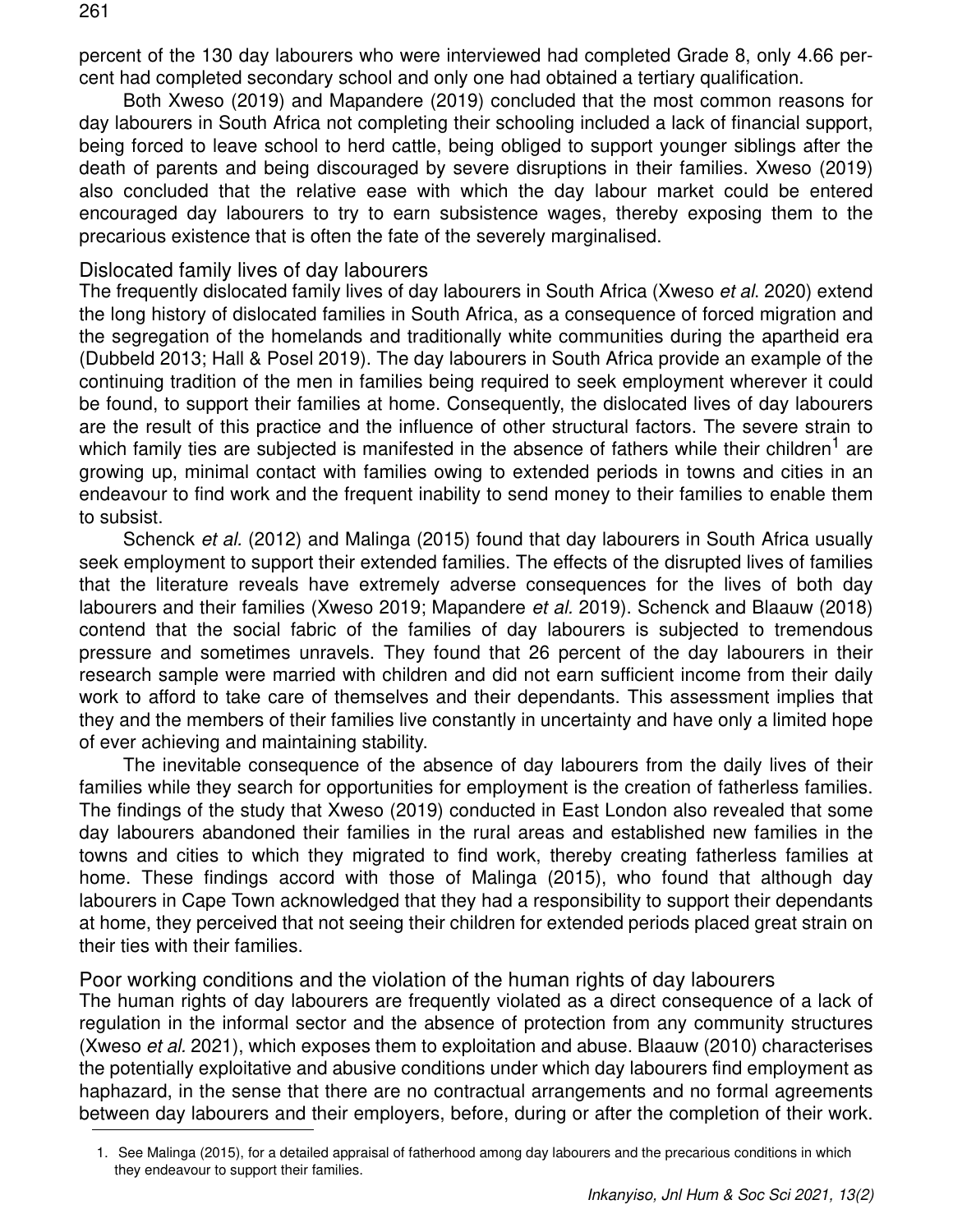Xweso (2019) found in his investigation of the working conditions of day labourers in East London that those who were interviewed often did not know the names of their employers and were unable to locate the addresses of employers in instances in which they had not been paid. In the assessment of Schenck, Xipu and Blaauw (2012), as the conditions under which informal workers such as day labourers are employed are not regulated, informal hiring sites are, to a certain extent, not conducive to proper employment practices and could encourage exploitation and exposure to abuse by the public. They also emphasise that this appraisal does not imply that day labourers are generally exploited by the public.

As day labourers in South Africa are prone to violations of their human rights in the course of their work, their plight is deserving of the attention of the developmental community, which is dedicated to upholding the rights of marginalised groups. One of the principal aims of community development is to ensure the holistic well-being of poor people, in South Africa and also throughout the world. The appraisal of the conditions under which day labourers are required to work at present will be followed by a discussion of the role that community development has to play in enabling day labourers to have sustainable livelihoods.

The role of community development in improving the lives of vulnerable day labourers Community development, as a practice-based profession, has demonstrated its ability to ameliorate the socioeconomic conditions that are experienced by vulnerable populations in South Africa (Maistry 2012) and other parts of the world. The National Association of Community Development Extension Professionals (NACDEP) (2014) defines community development as *a practice-based profession and an academic discipline that promotes participative democracy, sustainable development, rights, equality, economic opportunity and social justice, through the organisation, education and empowerment of people within their communities, whether these be of locality, identity or interest, in urban and rural settings.* 

It follows from this definition of community development that it is a function of social development to facilitate the socioeconomic development of underserved communities. In South Africa, a vital function of social development is to harmonise social and economic policies (Patel & Hochfeld 2012), as an effective response to the developmental needs of the poor. In its role of fulfilling the agenda of social development, as it is articulated in the South African *White Paper for Social Welfare* (Department of Welfare and Population Development 1997), community development can be considered as an intervention strategy by means of which social development policy is put into practice.

Community development is essentially inclusive, as it endeavours to strengthen the capacity of people as active citizens through their community groups, organisations and social networks (Chile 2012). It performs a crucial role in supporting active democratic life by providing the means for the autonomous voices of disadvantaged and vulnerable groups such as day labourers to be heard. The uncertainties that dominate the day-to-day concerns of day labourers warrant the attention of community development practitioners, as they remain excluded from social and economic activities that could improve their lives (Smith 2020; Xweso *et al.* 2021). Consequently, it is imperative that interventions that are informed by the tenets and objectives of community development should be formulated and implemented to expand the range of social and economic activities in which day labourers are able to participate, in order to foster social inclusion and empowerment. Figure 2 depicts the interactions of community development initiatives that together could raise the standing of day labourers, in both local and the national economies.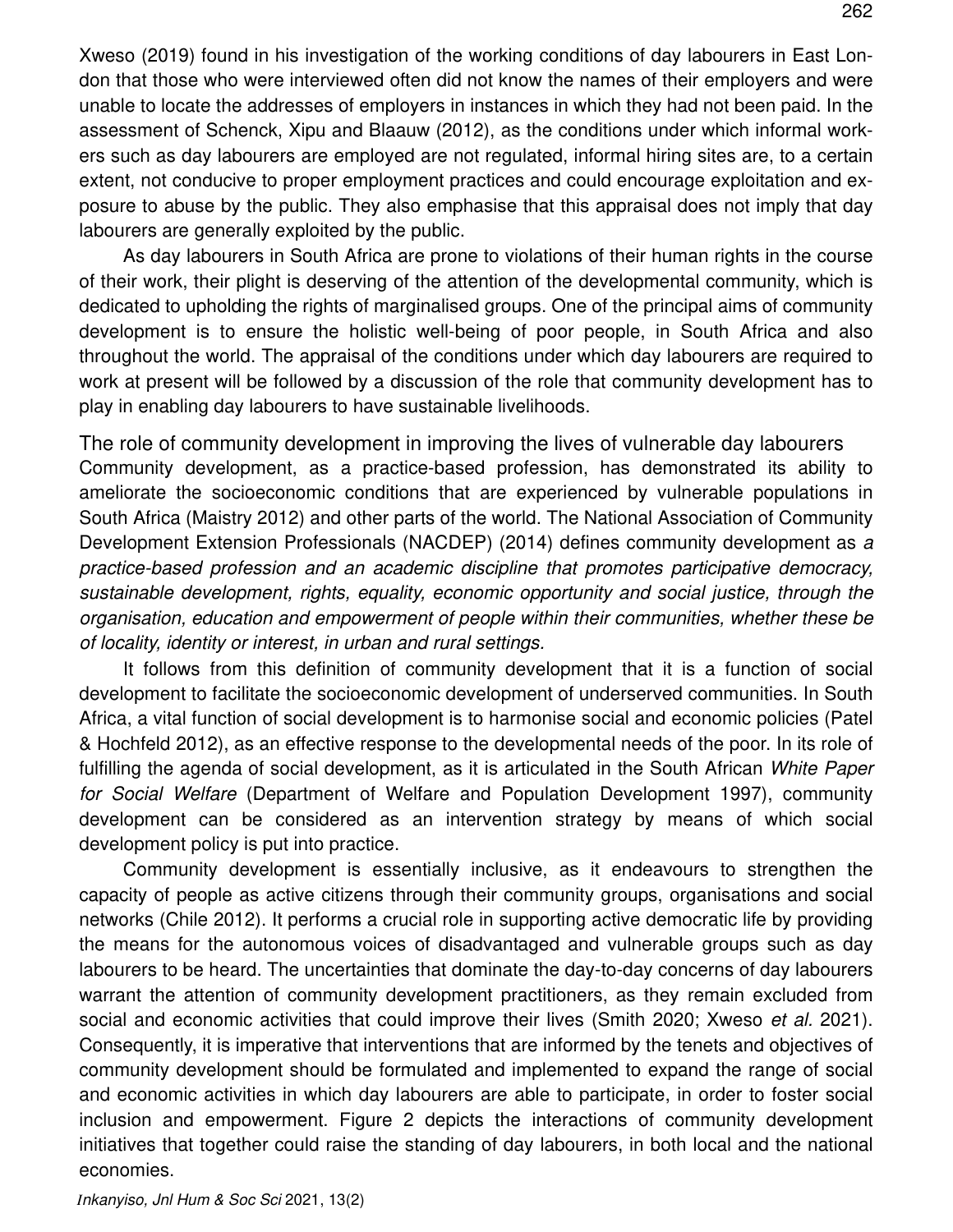

**Figure 2** Community development cycle

The sections that follow provide recommendations concerning the types of community development-oriented initiatives that could assist day labourers to develop sustainable livelihoods.

Active pursuit of the objectives of policy practice

It is recommended that community development practitioners (CDPs) should actively engage in policy practice as an integral component of their professional mandate to improve the well-being of vulnerable day labourers. Jansson (2018) defines policy practice as efforts to change policies in legislative, agency and community settings, either by establishing new policies or improving existing policies, or by defeating policy initiatives that run counter to the interests of vulnerable or marginalised groups. Policy practice essentially entails purposefully participating in and contributing to the formulation and implementation of policy, for the purpose of amending or modifying policies that are unfair, oppressive, discriminatory or unsuitable. In addition, it also entails the evaluation of policy that results in either the formulation of new policies or changing or improving existing policies to advance the agenda of social well-being (Pawar 2019). It was evident from the literature that CDPs perform a crucial role in influencing the formulation and implementation of policies to improve the conditions that limit human and social rights. Advocacy structures are highly effective vehicles for CDPs to facilitate the attainment of the objectives of policy practice. Consequently, the effective application of policy practice to meet the specific needs of day labourers could represent a significant stride towards bringing relief and social justice to this neglected and marginalised segment of the population.

### Strengthening and expanding social capital

The literature review provided ample evidence to confirm that day labourers are highly reliant on social support from institutions in their communities such as churches and non-governmental organisations (NGOs) (Malinga 2015; Mapandere *et al*. 2019; Xweso 2019; Xweso *et al*. 2021). Accordingly, it could be contended that these institutions make a significant contribution to the social capital that permits day labourers to survive and function as a subset of their society. According to the Department for International Development (DFID) (2000), from the perspective of sustainable livelihoods, social capital should be understood as the social resources upon which people draw in pursuit of their livelihoods, which are developed through: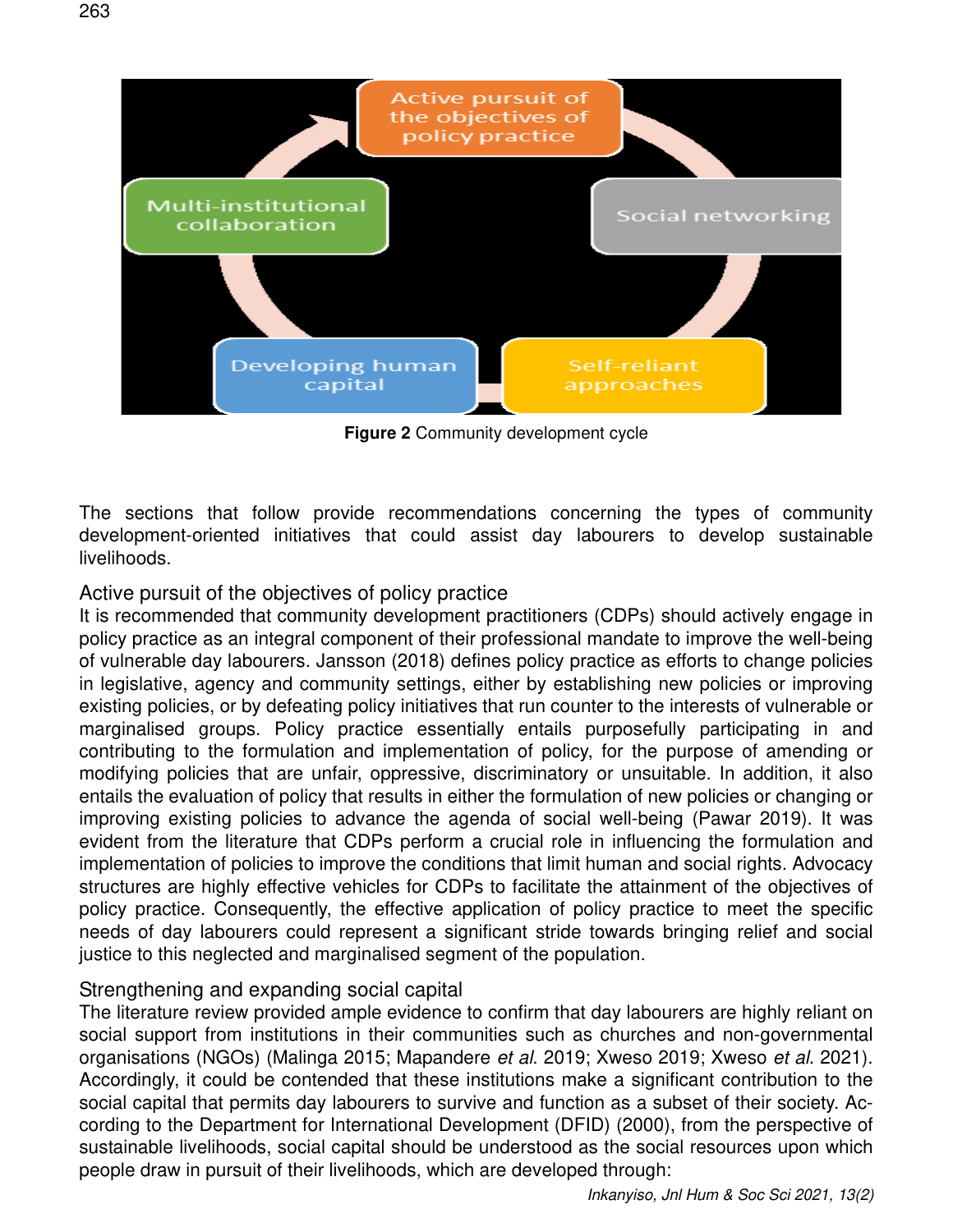- Networks and connectedness, the ability of people to work together and expand their access to a wider range of resources.
- Membership of formalised groups, which often entails adherence to mutually agreed or commonly accepted rules and norms.
- Relationships of trust, reciprocity and exchange that facilitate cooperation and reduced transaction costs and can provide the basis for informal safety nets among the poor.

The development and strengthening of social capital is central to community development practice. CDPs are able to enable day labourers to receive assistance from relevant community organisations to permit them to expand their access to social resources. The strength and effectiveness of social networks determine, to a large extent, the quality and diversity of the resources to which members can potentially have access. A practical example of the unavailability of social networks for day labourers is provided by Mapandere *et al.* (2012), the findings of whose study revealed that the day labourers in their research sample lacked adequate safety networks in their communities or families that could provide them with the support that they required to complete their schooling. Machalek and Martin (2015) explain that social capital contributes significantly to the development of human capital. As the average level of educational attainment of day labourers in South Africa is low, outside assistance represents the only viable means of enabling them to work towards developing their human capital. Consequently, CDPs should formulate and implement strategies to make resources available to day labourers and expand resource networks for vulnerable populations, as the development of social capital holds the key to subsequent socioeconomic development.

#### Self-reliance approaches

Self-reliance is one of the foundations of effective community development in sub-Saharan African countries (Fonchingong & Fonjong 2003). The concept of self-reliance is located centrally within the discourse of community development and is closely associated with related concepts such as self-help, mutual-help, indigenous participation and rural development. Self-reliance emphasises the need for people to improve their conditions by making optimal use of local initiatives and resources (Fonchingong & Fonjong 2003). Community development practice centres on encouraging members of communities to apply their knowledge and skills to the resources that are at their disposal (Chile 2012), to develop new and innovative ways to generate economic benefits and motivate people to become independent in their pursuit of socioeconomic advancement. As Kang'ethe (2014) explains, the grants that the social welfare system in South Africa provides have encouraged many people to become dependent on the state for a livelihood. By contrast, community development does not promote dependence (Littrell & Littrell 2006), but instead promotes self-reliance on the basis of the assumption that people are capable of becoming increasingly able to direct their future with a sense of purpose, as autonomous agents. Consequently, participatory community development approaches that reinforce self-reliance need to be followed rigorously to improve the lives of day labourers, which requires a significant paradigm shift towards increasing their capacity through the application of the knowledge, principles and values that are the cornerstones of community development. Selfreliance, particularly among vulnerable populations such as day labourers, represents a positive step in the direction of achieving sustainable livelihoods.

#### Developing human capital

Human capital refers to the skills and knowledge that enable people to pursue effective strategies for securing livelihoods and achieving specific objectives with respect to their livelihoods (Department of International Development 1999). The development of human capital in poor and marginalised communities remains one of the principal objectives of the community development profession, which is articulated by the community development imperative of community capacity building. Ife (2012:21) explains that developing the capacity of communities entails the development of the strengths of individual communities to enable their members to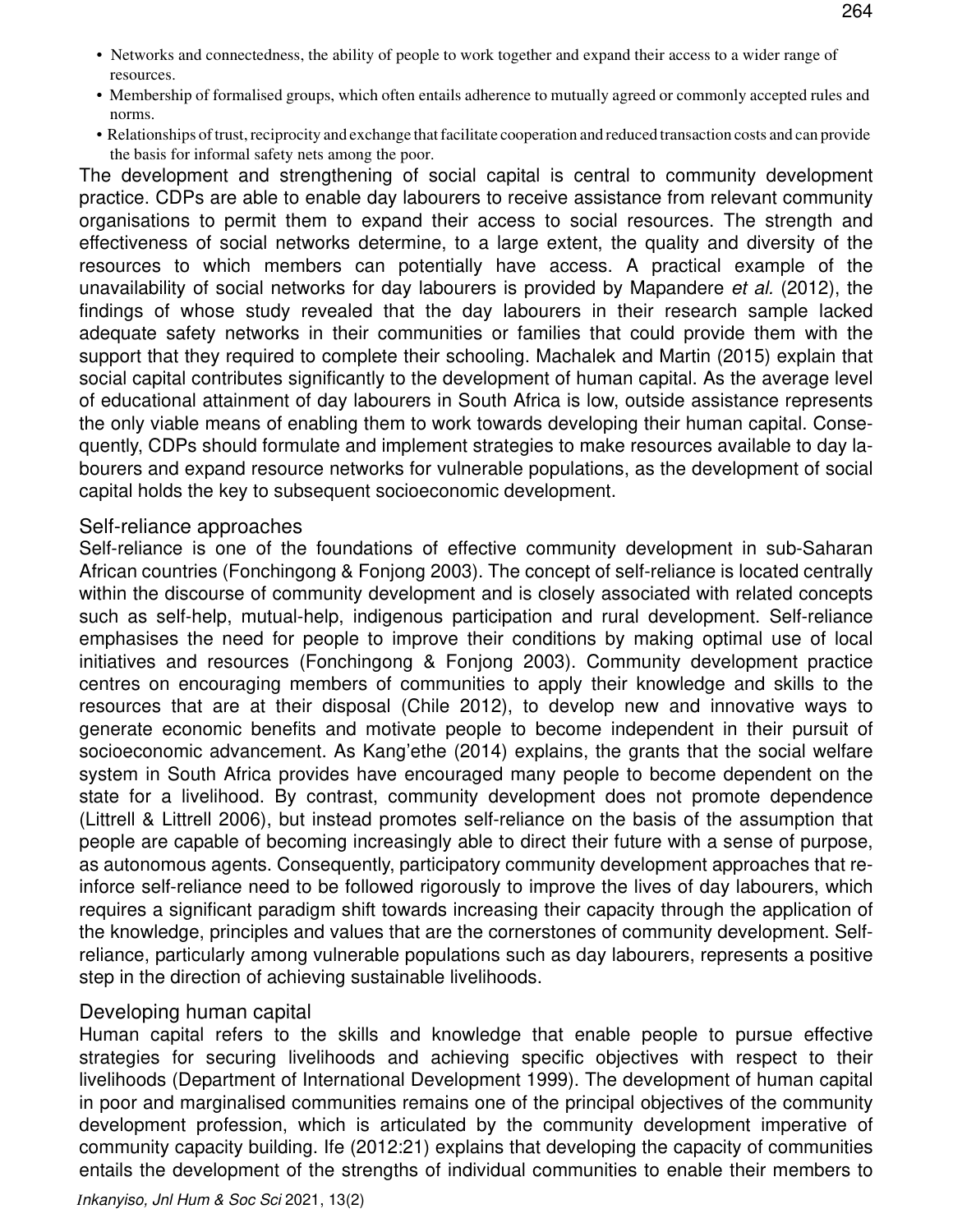achieve their own specific goals. As developing and increasing particular skills is a central goal of developing the capacity of communities, it is imperative that CDPs should serve as catalysts for

developing the skills of day labourers, through the implementation of capacity building programmes to enable day labourers to have access to opportunities for employment, even in the formal sector of the economy. Enabling day labourers to develop skills also fulfils the mandate of CDPs to play an active role in the development of sustainable livelihoods.

Although the research that is documented in the relevant available literature generated a diverse range of recommendations for developing skills in poor and marginalised communities (Blaauw 2010; Xweso 2019; Mapandere 2019: Xweso *et al*. 2020), none appears to have been acted upon in practice. The framing of the recommendations of this article within the academic discipline of community development and its practices represents a significant departure from those that were made on the basis of the findings of many of the studies that were consulted in the literature review. Comprehensive programmes to strengthen the capacity of communities for entrepreneurship should be formulated and implemented as drivers of community-based economic development. Specific emphasis should be placed on skills and activities such as financial literacy, venture formation, business skills, technical skills and the formation and management of cooperatives. Achieving these objectives would empower day labourers to increase the profitability of their work and begin a shift towards diversified livelihoods, such as self-owned businesses that afford them an increased stake in national and regional economies. Strengthening capacity would also enable day labourers to generate secure livelihoods.

#### Multi-institutional collaboration

The most fundamental characteristic of community development is its integrated approach to development and eradicating poverty (Monaheng 2000; Swanepoel & De Beer 2011). Integration in community development has two principal implications (Monaheng, 2000). The first is that as development is essentially a multifaceted undertaking, it needs to be facilitated in a coordinated manner. The second is that different groups of stakeholders should coordinate their efforts through collaborative action. Malik, Kumari, Manalai and Hipolito (2017) maintain that multiinstitutional collaboration provides an effective means of distributing resources. In addition, collaboration and partnerships in community development promote sustainable growth through a variety of resource-based approaches that aim to capacitate the members of communities. The plight of day labourers in South Africa will not dissipate if institutional partnerships are not strengthened. Accordingly, government agencies, non-governmental organisations and community-based organisations should coordinate their efforts to optimise the effectiveness of their support for day labourers to enable them progressively to overcome their vulnerability. Through collaborative action, approaches could be devised to facilitate access to a wider range of resources for day labourers. Figure 3 illustrates the proposed function of institutional collaboration as a viable strategy for enabling day labourers to escape from poverty and participate meaningfully in the economy at the local, regional and national levels.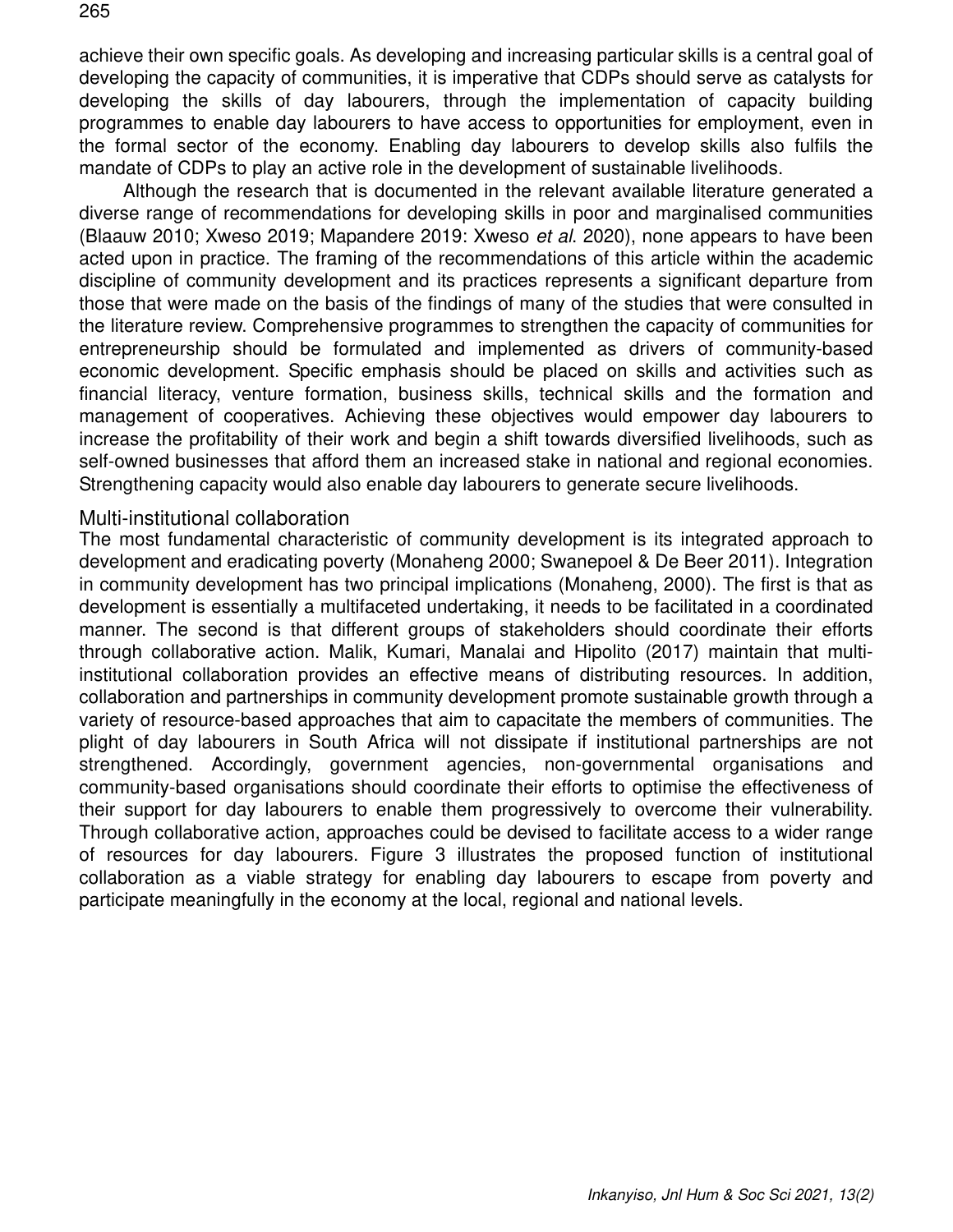

**Figure 3**. Facets of effective multi-institutional collaboration

The social policy engagements component that is depicted in Figure 3 reflects the function of collaborative action that is not confined to the role of CDPs in community development. Policy engagements at this level are informed by the principles of the complexity approach (Yosef 2010), which requires an adequate understanding of the interactions that occur among interlinking systems. Policy engagements in multi-institutional collaboration are an effective means of evaluating present policies and their ability to respond to the needs of the poor. Although there are a variety of overarching policies that do not reflect the needs of the poor, through unified engagement with stakeholders, policymakers can be influenced to change policies and, consequently, professionals in the field of community development, including CDPs, become active policymakers.

The second component of multi-institutional collaboration in Figure 3 concerns the devising of practical strategies and approaches that will assist day labourers to achieve sustainable livelihoods. Rautenbach (2009:1) provides a highly relevant insight into the realities of devising practical strategies, by maintaining that *'the notion that knowledge alone can contribute to poverty alleviation is elusive. Teaching the poor man to fish will only change his life, if he is given a fishing rod or a net*'. He explains that equipment-based entrepreneurship, as it can be observed in the streets and markets of China and other Asian countries, could well be the model that South Africa, in particular, needs to adopt to ensure the sustainable development of the poor in a dignified manner. The findings of several of the studies of day labourers in South Africa that were reviewed revealed that in many instances day labourers were able to perform work for which they had received no formal training. Xweso (2019) found that some of the day labourers in his research sample maintained that although they were able to perform work such as painting, carpentry and building, in many cases they were unable to obtain the temporary employment that prospective employers offered because they lacked the tools to perform the tasks that were required. This finding suggests that there is a need to supplement the development of human capital with the providing of equipment, to ensure that day labourers are able to support themselves and their families. The overarching recommendation that is prompted by this finding is that appropriately coordinated initiatives should be launched to develop entrepreneurship specifically among day labourers as an economically marginalised segment of South African society, through the opening of small, medium and micro enterprises (SMMEs), to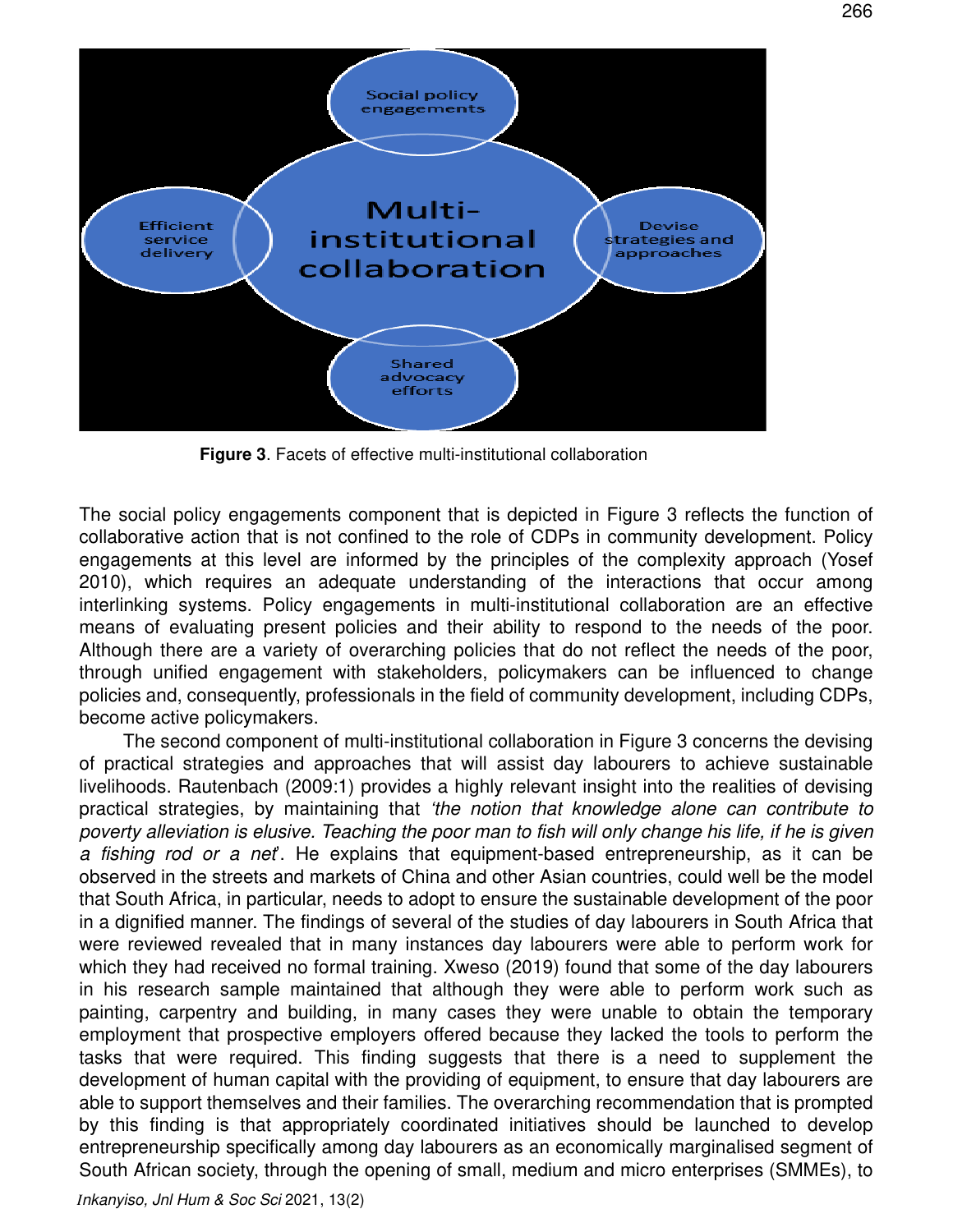enable them to register small businesses and become active entrepreneurs. Although it is evident that the social security initiatives that are being implemented by the government at present, including the macroeconomic programmes such as the Expanded Public Works Programme (EPWP)<sup>1</sup>, are not sufficiently inclusive of day labourers (Xweso *et al.* 2021), it is the considered opinion of the author that equipment-based entrepreneurship represents the most effective response to ensure the sustainability of the livelihoods of day labourers.

The third component concerns the shared advocacy efforts of relevant institutions. Advocacy is a vital strategy for achieving social change (Fayoyin 2017) and is a fundamental principle of community development (Swanepoel & De Beer 2011). The primary role of CDPs is to advocate for the communities whose inhabitants remain voiceless. Through shared advocacy and the sharing of information concerning capacity building, self-help initiatives, incomegenerating activities and access to services, key stakeholders would be able to assist and educate day labourers. The fourth and final component, efficient service delivery, is the *sine qua non* that ultimately determines whether developmental efforts in communities are likely to be successful, as without it all initiatives are doomed to failure.

## Conclusion

The principal thrust of this article rests on the conclusion that day labourers are generally unable to earn sufficient income to sustain themselves and their families and lack the means to improve their circumstances. The author has striven to make a cogent case for community development as an optimal means of developing sustainable livelihoods for members of economically vulnerable segments of South Africa such as day labourers, in order to bring about the reforms that social justice demands. That significant numbers of South Africans should remain economically marginalised and vulnerable to severe exploitation and untenable living conditions almost three decades after the attainment of democracy is a chilling indictment of the ability of political change to provide even a modicum of social justice to large swathes of the disadvantaged population. Consequently, it is an urgent moral obligation of the post-apartheid government to develop and implement a coordinated goal-driven community development programme to raise standards of living progressively for those whose circumstances remain unchanged by the nominal democracy that has been achieved in South Africa to date. The example of China was cited in the study. Although many would claim that China is a woefully undemocratic country by comparison with South Africa, it has nonetheless demonstrated considerable political will to raise standards of living by large margins for all of its citizens, a trend that continues unabated as levels of prosperity continue to rise. By contrast, for vulnerable groups such as day labourers, the universally acclaimed constitution that heralded the advent of democracy in South Africa remains a document of fine words that many might not even be able to read.

# References

- Alfers, L., Barrett, J., Pillay, V., Rogan, M., Von Broembsen, M. & Skinner, C. 2018. Informal economy/ sector. Policy brief 1 prepared for the Labour Caucus in the Jobs Summit Small and Microenterprise Support working group by the Institute for Economic Justice (IEJ). Retrieved October 1 2021, from *https://iej.org.za/wp-content/uploads/2020/07/Stream-3- Policy-Brief-1-Informal-Economy-Sector.pdf*
- Blaauw, D., Pretorius, A. & Schenck, R. 2016. Day labourers and the role of foreign migrants: For better or for worse? *Econ 3x3*. Retrieved August 27 2021,from *http://www.econ3x3.org/ article/day-labourers-and-role-foreign-migrants-better-or-worse*

1. EPWP is a South African short-term relief programme for the alleviation of poverty and reduction of unemployment.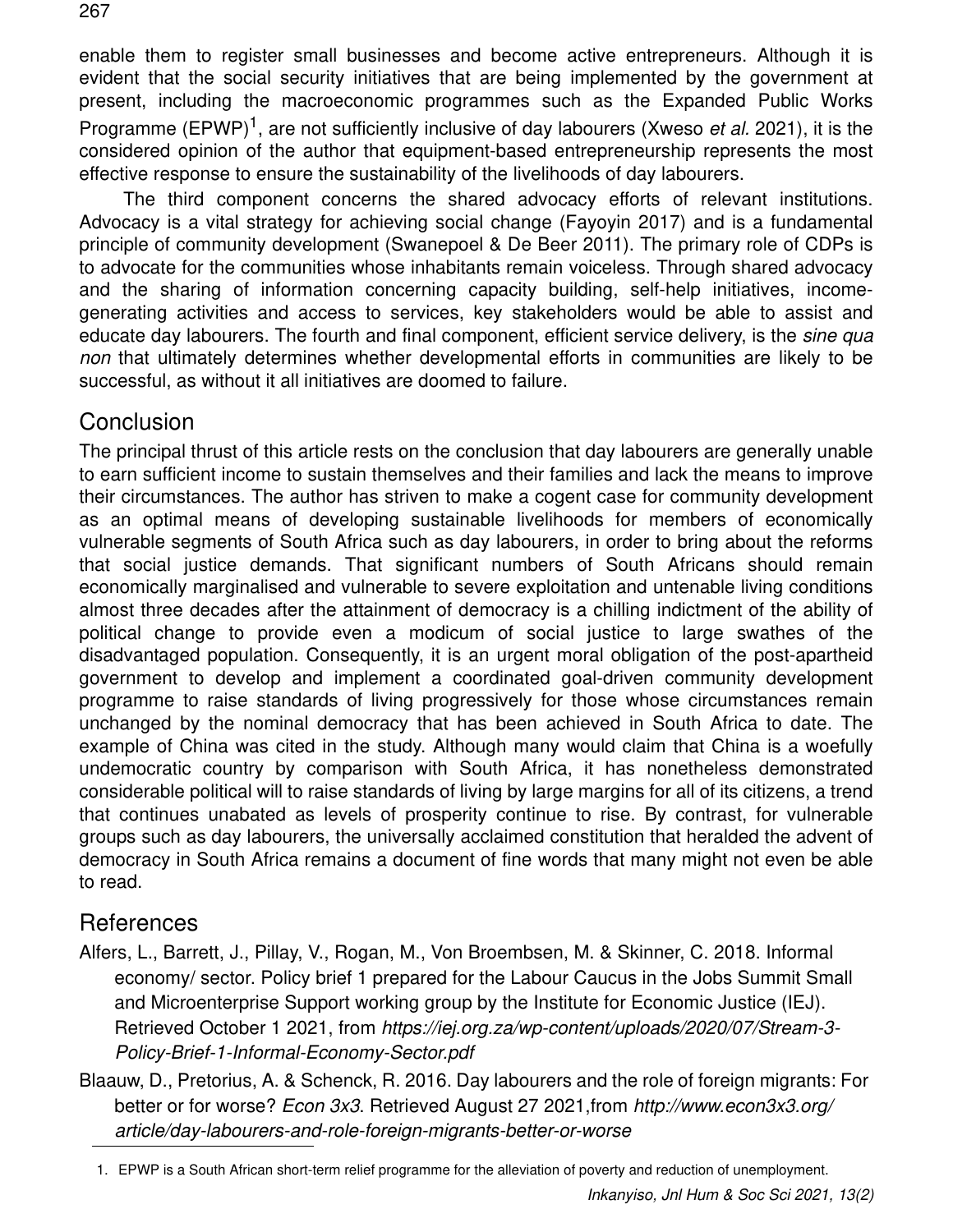- Blaauw, P. F. 2010. The socio-economic aspects of day labouring in South Africa. *Johannesburg: University of Johannesburg. (Doctoral thesis)*.
- Blaauw, P.F. 2017. Informal employment in South Africa: Still missing pieces in the vulnerability puzzle. *Southern African Business Review*, *21*(1): 339-361.
- Blaauw, P. F., Pretorius, A. M., Louw, H. & Schenck, C. J. 2007. The socioeconomic reality of being a day labourer in Pretoria. *Social work/Maatskaplike Werk, 43*(3): 224-233.
- Blaauw, P. F., Schenck, C. J., Pretorius, A. M. & Schoeman, C. H. 2017. 'All quiet on the social work front': Experiences of Zimbabwean day labourers in South Africa. *International Social Work*, *60*(2): 351-365.
- Bloch, A. 2008. Gaps in protection: undocumented Zimbabwean migrants in South Africa. *Migration Studies Working Paper Series*, *38*: 1-19.
- Chile, L. M. 2012. International experience of community development professionalisation: indicators for South Africa. *Africanus*, *42*(2): 42-54.
- Cichello, P. & Rogan, M. 2018. *Informal sector employment and poverty in South Africa: identifying the contribution of 'informal' sources of income on aggregate poverty reduction*. Cape Town: Human Sciences Research Council.
- Department of International Development (DFID). 2000. *Sustainable livelihoods guidance sheets*. DFID, London.
- Department of Welfare and Population Development. 1997. *The White Paper for Social Welfare*. General Notice 1108 of 1997. Pretoria: Government Printers.
- Dubbeld, B. 2013. How social security becomes social insecurity: Unsettled households, crisis talk and the value of grants in a KwaZulu-Natal village. *Acta Juridica*, *2013*(1): 197-217.
- Etim, E. & Daramola, O. 2020. The informal sector and economic growth of South Africa and Nigeria: A comparative systematic review. *Journal of Open Innovation: Technology, Market, and Complexity*, *6*(4): 134.
- Fayoyin, A. 2017. Advocacy as a strategy for social change: A qualitative analysis of the perceptions of UN and Non-UN development workers. *Journal of Social Sciences*, *35*(2): 181-193.
- Fonchingong, C. C. & Fonjong, L. N. 2003. The concept of self-reliance in community development initiatives in the Cameroon grass fields. *Nordic Journal of African Studies*, *12*(2):196–219.
- Francis, D. & Webster, E. 2020. Poverty and inequality in South Africa: Critical reflections. *Development Southern Africa*, *36*(6): 788-802.
- Hall, K. & Posel, D. 2019. Fragmenting the family? The complexity of household migration strategies in post-apartheid South Africa. *IZA Journal of Development and Migration*, *10*(2):1-22.
- Ife, J. 2012. *Human rights and social work: Towards rights-based practice*. Cambridge: Cambridge University Press.
- Jansson, B. 2018. *Becoming an effective policy advocate: From policy practice to social justice*. Belmont, CL: Brooks/Cole.
- Kang'ethe, S. M. 2014. Exploring social work gaps in Africa with examples from South Africa and Botswana. *Journal of Social Sciences*, *41*(3): 423-431.
- Littrell, D. W. & Littrell, D. P. 2006. *Practicing community development*. USA: University of Missouri Extension.

*Inkanyiso, Jnl Hum & Soc Sci* 2021, 13(2)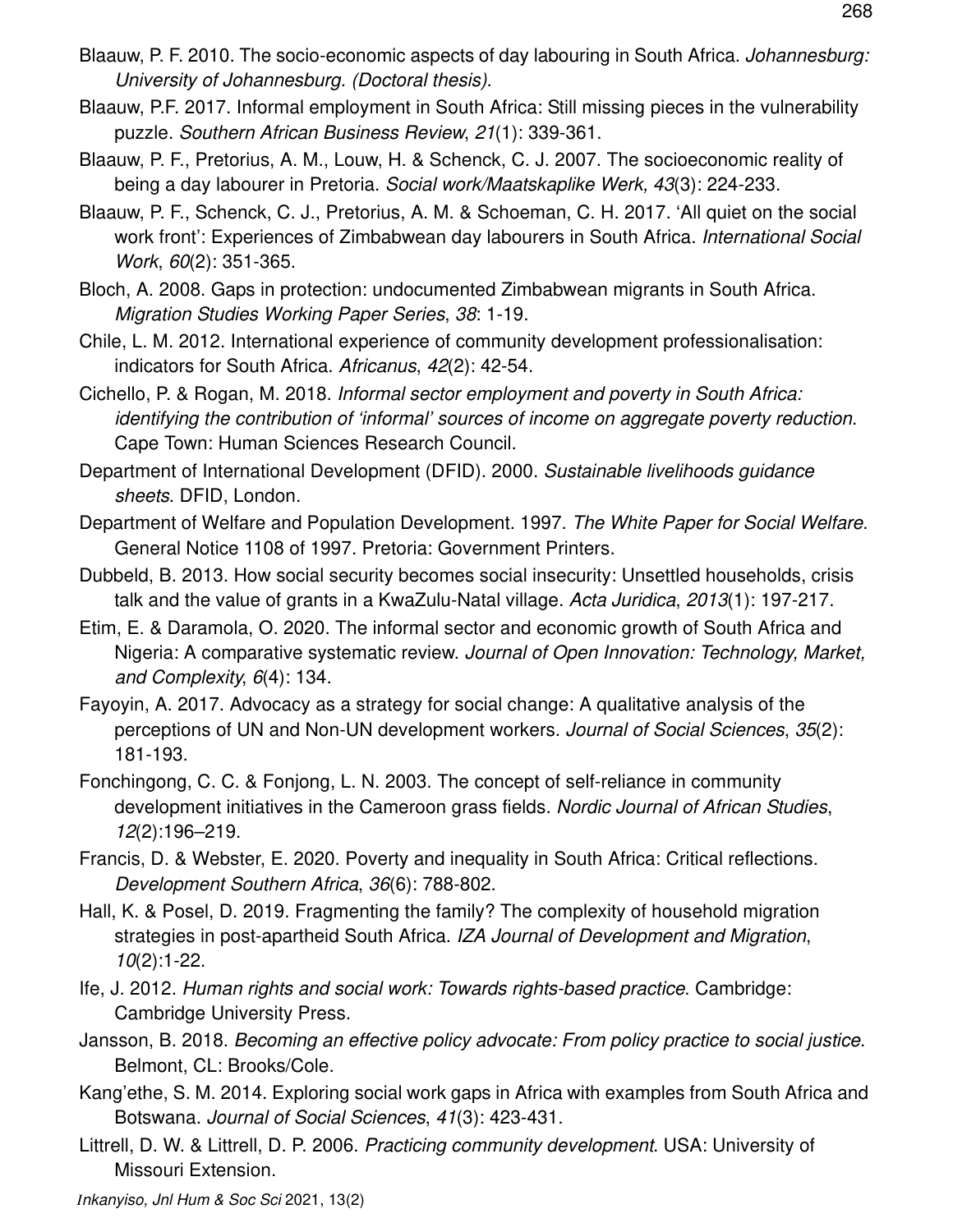Mahadea, D. & Zogli, L.J. 2018. Constraints to growth in informal sector activities and formalization: a case study of Ghanaian slums. *The Southern African Journal of Entrepreneurship and Small Business Management*, 10(1): 1-9.

Maistry, M. 2012. Towards professionalisation: Journey of community development in the African and South African context. *Africanus*, *42*(2), 29-41.

Makina, D. 2007. Survey of the profile of Migrant Zimbabweans in South Africa. A Pilot Study', Research Report, August, Pretoria, South Africa: University of South Africa.

Malinga, M. V. 2015. *Precarious employment and fathering practices among African men* (Doctoral dissertation, University of South Africa).

Malik, M., Kumari, S., Manalai, P. & Hipolito, M. 2017. Illustration and analysing the process of multi-institutional collaboration: lessons learnt at Howard University Hospital. *Intern Med Rev*, 3(5): 10.18103/imr.v3i5.462. doi: 10.18103/imr.v3i5.462. PMID: 28966991; PMCID: PMC5617338.

Mapandere, P. 2019. *Exploring the risks and resilience experienced by day labourers at a hiring site in Cape Town*. Master's Dissertation submitted to University of the Western Cape, South **Africa** 

Mapendere, P., Schenck, C.J. & Blaauw, P.F. 2019. "Half a loaf is better than nothing": the risks and resilience of day labourers in Cape Town. *Social Work/Maatskaplike Werk*, 55(3):311- 328.

Monaheng, T. 2000. Community development and empowerment. In De Beer, F.C & Swanepoel, H.J. (Eds) *Introduction to development studies*. Cape Town: Oxford University Press.

Mutandiro, K. 2020. *Waiting for a job on the roadside during lockdown.* Retrieved September 30 2021, from *https://www.groundup.org.za/article/men-waiting-job-along-roadsideduringlockdown/*

*?fbclid=IwAR2dy5S3FEC2fEUcRO5c2XCGP0Wb1WegH0kUJ15dGlSBivq1k\_Am-e89Z8Y* 

- National Association of Community Development Extension Professional (NACDEP). 2014. *What is Community Development? Retrieved August 18 2021, from https://www.nacdep.net/ what-is-community-development.*
- Patel, L. & Hochfeld, T. 2012. Developmental social work in South Africa: Translating policy into practice. *International Social Work*, *56*(5): 690-704.

Pawar, M. 2019. Social work and social policy practice: Imperatives for political engagement. *The International Journal of Community and Social Development*, *1*(1): 15-27.

Rautenbach, J. V. 2009. Equipment-based-entrepreneurship: Fishing in Asia for an African poverty alleviation model. *The Social Work Practitioner-Researcher*, *21*(2): 183-201.

Schenck, C. J. & Nell, D. 2009. Too close for comfort: Perceptions and experiences of people affected by and affecting day labourers at three hiring sites in Tshwane, *The Social Work Researcher Practitioner, 21*(1): 98-113.

Schenck, C. & Blaauw, D. 2019. "Half a loaf is better than nothing": The risks and resilience of day labourers in Cape Town. *Social Work*, *55*(3): 311-328.

Schenck, R. & Blaauw, D. 2018. Day labourers: A case study of the vulnerability of the social fabric and cohesion in South Africa's informal economy. *Tydskrif vir Geesteswetenskappe*, *58*(1): 36-55.

Schenck, R., Xipu, L. & Blaauw, D. 2012. What happens during those long hours next to the road? An exploratory study of three informal day labour hiring sites in Tshwane. *Social Work/ Maatskaplike Werk*, *48*(1): 35-46.